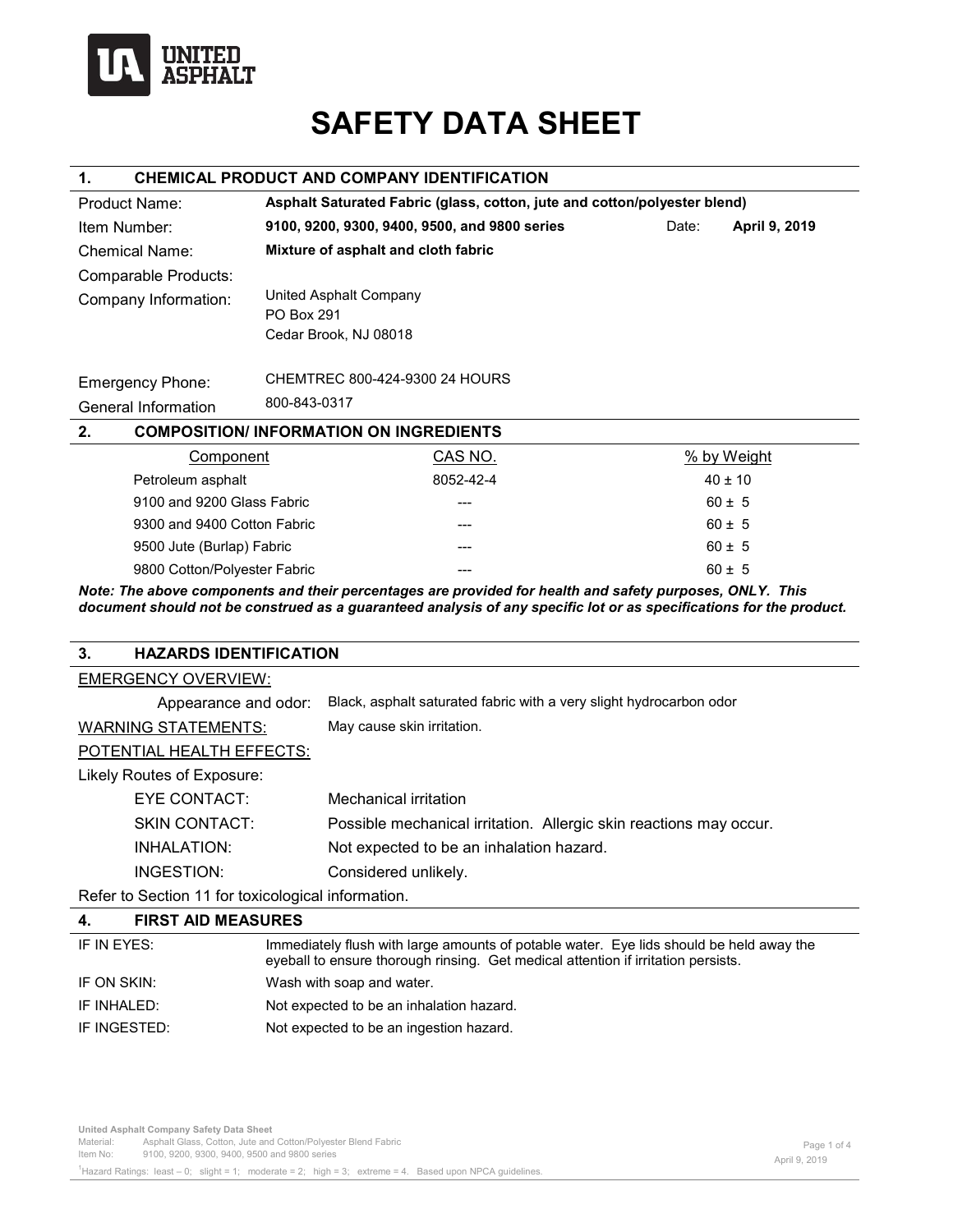FLASH POINT: Not applicable

HAZARDOUS PRODUCTS OF COMBUSTIONS: CO, CO<sub>2</sub> H<sub>2</sub>S, and SOX

EXTINGUISHING MEDIA: Foam CO<sub>2</sub> or dry chemical extinguishers

UNUSUAL FIRE AND EXPLOSION HAZARDS: Stable.

## **6. ACCIDENTAL RELEASE MEASURES**

Not applicable

# **7. HANDLING AND STORAGE**

HANDLING: Where protective clothing, gloves and OSHA approved eye protection. When not in use, securely replace lid on open containers

STORAGE: Store in a cool dry, away from heat and corrosion sources.

#### **8. EXPOSURE CONTROLS/PERSONAL PROTECTION**

| EYE PROTECTION:                | OSHA approved glasses, goggles or full face shield. Have eye baths readily<br>available. Do not wear contact lenses. |                  |  |
|--------------------------------|----------------------------------------------------------------------------------------------------------------------|------------------|--|
| <b>SKIN PROTECTION:</b>        | Wear impervious gloves and clothing to prevent skin contact.                                                         |                  |  |
| <b>RESPIRATORY PROTECTION:</b> | Not applicable                                                                                                       |                  |  |
| <b>VENTILATION:</b>            | Maintain positive flow of fresh air.                                                                                 |                  |  |
| AIRBORNE EXPOSURE LIMITS:      | OSHA PEL                                                                                                             | <b>ACGIH TLV</b> |  |
| Petroleum asphalt              | No STEL recommended                                                                                                  | 5 mg/m $3$       |  |

*Note: All pigments, fillers, fibers and extenders in this product are totally encapsulated and do not pose a respirable dust hazard during installation and use of this product.* 

Components referred to herein, may be regulated by specific Canadian provincial legislation. Please refer to exposure limits legislated for the province in which the substance will be use.

### **9. PHYSICAL AND CHEMICAL PROPERTIES**

| <b>NOTE:</b>         | These physical data are typical values based on material testing, but may vary from<br>sample to sample. Typical values should not be construed as a guaranteed analysis<br>of any specific lot or as specifications for the product. |
|----------------------|---------------------------------------------------------------------------------------------------------------------------------------------------------------------------------------------------------------------------------------|
| SOLUBILITY IN WATER: | Insoluble                                                                                                                                                                                                                             |
| DENSITY (lb./gal):   | Greater than 8.4                                                                                                                                                                                                                      |
| MELTING POINT (°F):  | Not applicable                                                                                                                                                                                                                        |
| pH:                  | Not applicable                                                                                                                                                                                                                        |
| ODOR:                | Very mild hydrocarbon odor                                                                                                                                                                                                            |
| APPEARANCE:          | Black, asphalt saturated fabric                                                                                                                                                                                                       |
| CHEMICAL FORMULA:    | Not applicable, mixture                                                                                                                                                                                                               |

| 10 <sub>1</sub><br><b>STABILITY AND REACTIVITY</b> |                                      |
|----------------------------------------------------|--------------------------------------|
| STABILITY:                                         | Stable.                              |
| MATERIALS TO AVOID:                                | Strong oxidizers                     |
| HAZARDOUS DECOMPOSITION PRODUCTS:                  | $H_2S$ , CO, CO <sub>2</sub> and SOX |
| HAZARDOUS POLYMERIZATION:                          | None                                 |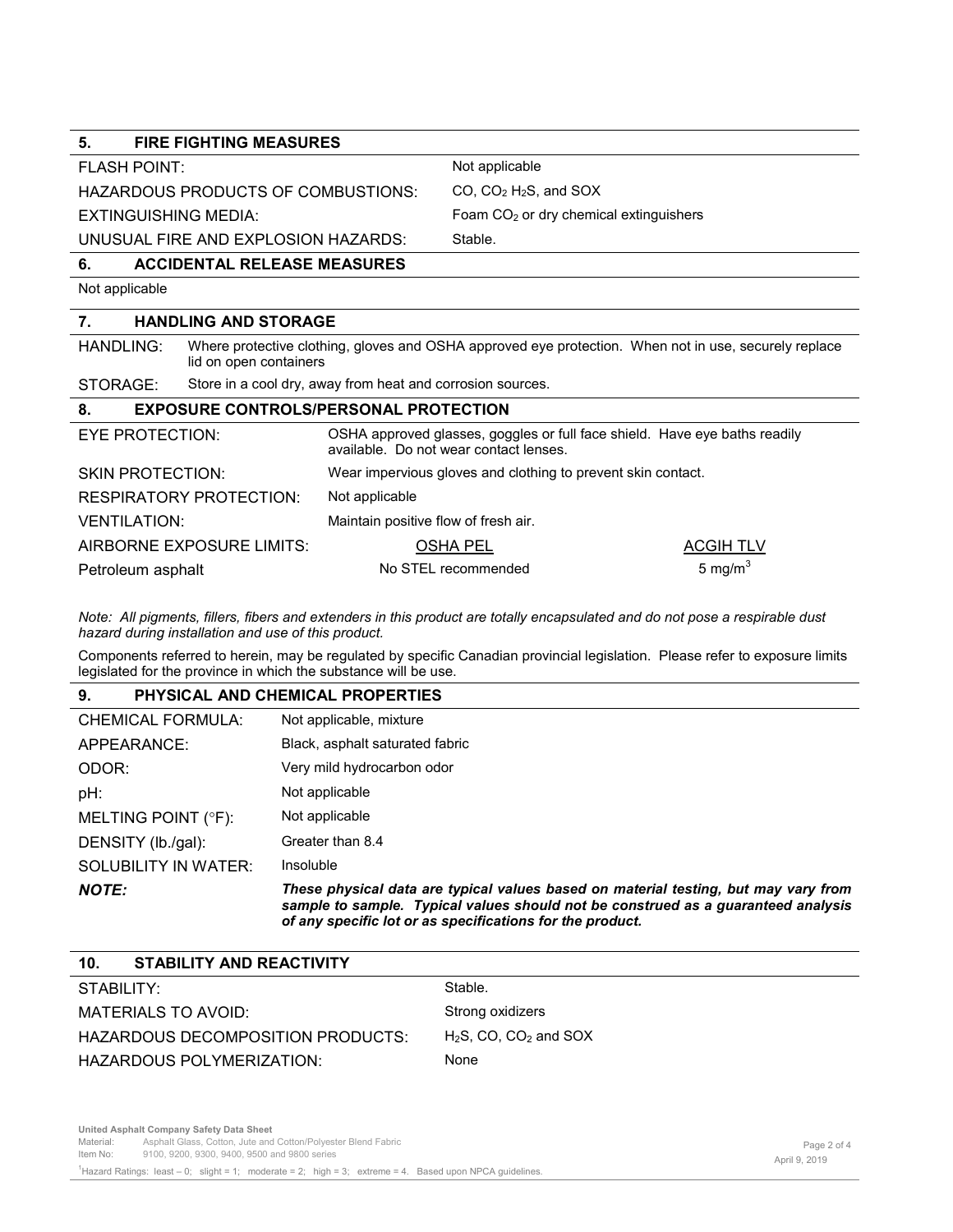#### **11. TOXICOLOGICAL INFORMATION**

Oral – rat LD50 (mg/kg): No data available Dermal – rabbit LD50 (mg/kg): No data available Eye Irritation – rabbit: No data available Skin Irritation – rabbit (24-hr exposure): No data available

#### **12. ECOLOGICAL INFORMATION**

This product may cause adverse environmental effects if used improperly or release to the environment through a spill. Employ best management practices to prevent this material from entering storm sewer systems, waterways or otherwise impacting plant and animal species.

#### **13. DISPOSAL CONSIDERATIONS**

This product, when discarded or disposed or, is not specifically listed as a hazardous waste in federal regulations. It could be designated as a hazardous waste according to state regulations. This product could also become a hazardous waste if it is mixed with or comes in contact with a hazardous waste. If such contact occurs, consult 40 CFR, to determine whether it is a hazardous waste.

The transportation, storage, treatment and dispose of this waste must be conducted in accordance with all applicable federal, state and local regulations.

#### **14. TRANSPORT INFORMATION**

The data provided in this section is for information only. Please apply the appropriate regulations to properly classify your shipment for transportation.

US DOT: Not classified as a hazardous material under HM-181

CANADIAN TDG: Not determined

#### **15. REGULATORY INFORMATION**

| Not determined                                           |  |                                                    |
|----------------------------------------------------------|--|----------------------------------------------------|
| Not determined                                           |  |                                                    |
| Not determined                                           |  |                                                    |
|                                                          |  |                                                    |
| Hazardous Categories Under Title III Rules (40 CFR 370): |  |                                                    |
| Section 302 Extremely Hazardous Substances:              |  |                                                    |
| Section 313 Toxic Chemical(s):                           |  |                                                    |
|                                                          |  |                                                    |
| Component                                                |  | $%$ by Wt.                                         |
|                                                          |  | Not applicable<br>Not applicable<br>Not applicable |

CA Proposition 65 Warning: This product may contain chemicals known to the State of California to cause cancer, birth defects, and/or other reproductive harm.

#### Refer to Section 11 for OSHA/HPA Hazardous Chemical(s) and Section 13 for RCRA classification.

#### **16. OTHER INFORMATION**